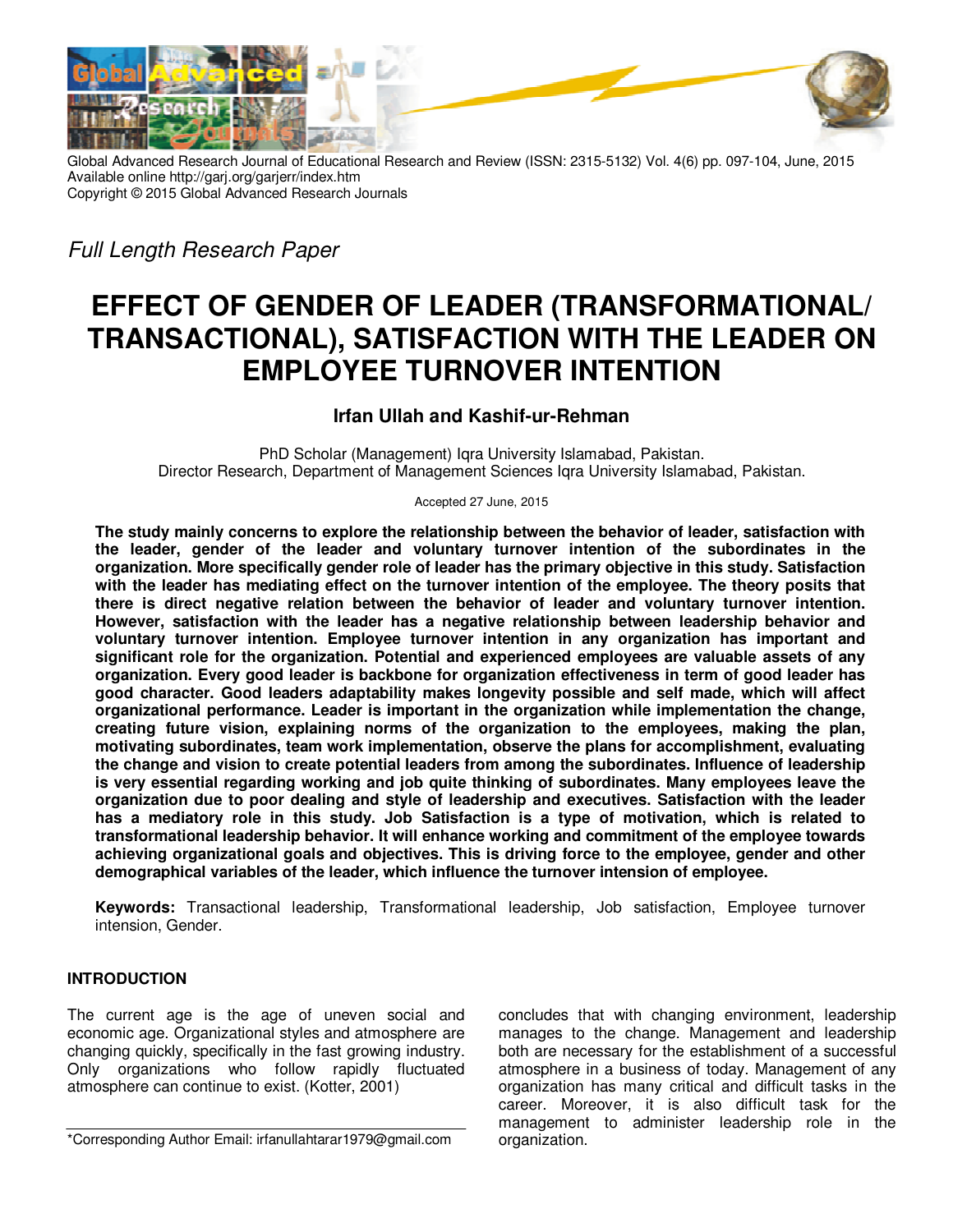For the current work, our focus is dependant faith, empowerment, self-respect, job satisfaction, organizational commitment and employee decisions to stay or leave the organization, leadership behaviour both transformational and transactional styles as well as gender and the age of the leader. Moreover, we have focus on such problems as junior trust, confidence, employee job satisfaction, and organizational commitment and employee decisions to stay or leave, in relation each to both transformational and transactional leadership styles.

Our main theoretical input to the well- traveled text on leadership and turnover is the addition of gender as a demographic variable, satisfaction with the leader as a mediating variable between transformational and transactional leadership behaviour and voluntary organization leaving intention (Janelle E. Wells, 2010; Matin, Nakhchian & Kashani, 2013). The focus of this study is to study satisfaction with the leader as a mediating variable in the organizational team management. It can offer an additional way-out and a route map for scholars in developing ample hypothetical framework of the systems through which leadership behaviors in collective idea regarding intended organizational turnover intentions, for different style organizations. Executive should know that leadership (transactional as well as transformational) styles may be the basis for efficient leadership of groups, and that both leadership behaviours can be helpful in justifying voluntary turnover intention. Then it is compulsory for the executives have a balance between different leadership styles. Moreover, Executives must attempt to construct vigorous, energetic collective job atmosphere and become more concerned regarding satisfaction of employees and loyalty for business and team management style leadership in order to reduce voluntary turnover.

 Muijs (2011) concludes that we identify more about leadership and its input to the effectiveness of an organization from research to prescription. There are many evidences that the leadership have influential and critical role for the achievement of organizational objectives and goals. Moreover, it has also a critical effect on employee loyalty towards the organization and contribution. It is also necessary to mention here is that there is transformational and transactional leadership can specifically contribute to the efficiency of the business.

Leadership is a worldwide phenomenon. It is not an imagined thing, while there are some situations in which collective success or failure will be wrongly endorsed to the leader, rather than to environmental and managerial forces succeed, which the leader have no management hold. Leadership is a collective and combine effort among two or more people in a group. Which often involves a formation or opportunity of the situation and of the insight and outlook of the members? (BM, 2008, p. 25). It has been considered as the spotlight of collective processes,

as a behavioral characteristic, art of inducing agreement, exercise of authority, specific type of action, type of opinion, authoritative influence, a tool for the achievement of objectives, style of action and reactions and critical style role.

In leadership research, Western leadership is relatively dominant whereas inadequate consideration has been given to Eastern leadership, including Pakistani leadership. Leadership is prevalent in Pakistani society given that it has been bounded by the cultural tradition. Its leadership behaviour provides individualized care, maintains moral standard and implies authority on subordinates. Leadership has its roots in organizational wisdom and ideology, and it is still influencing contemporary leaders (Wu, Huang, & Chan, 2012). Leadership behaviours are shaped by the norms and values of the economic and social developments.

To achieve goals and objectives of a firm, all the employees' thoughts, creativity, and views are required. Furthermore, the efforts in a business should be put forth to build and launch the passion in the human resources towards their job. Nevertheless, it has been stressed that it is probable to obtain work force but it is not possible to buy their hearts and minds (Al-Swidi, Nawawi, & Hosam, 2012). Hence, a business to be capable to exploit the available skill and knowledge resourced in the workforce, all the workers should have and obtain the feeling of belong to the business and match their goals with the overall goals of the organization.

Employees' contribution to the success of an organization is theoretically as well as practically recognized because employees can have a customercentric approach in their work and associated exchanges. Therefore, if the workers are satisfied, then they will be more probable to demonstrate superior customeroriented conduct and considerably donate to the overall business performance. The enduring distress of a business is how to make sure elevated level of job satisfaction among the workers. The sturdy involvement of workforce to the success of a corporation is recognized because the people may enclose a customer-centric approach in the job and associated exchanges. Consequently, if the workforce are satisfied, they are more likely to show higher customer-oriented behavior and significantly contribute to the overall business performance. The enduring anxiety of a business is how to ensure high level of job satisfaction among their workforce.

## **Problem Statement**

What is our needful thing? To have high principles at the bottom of all. Without this, without having laid our foundation, there is small use in building up our details. This is as if you were to try to -- without eyes or hands. If your foundation is laid in shifting sand, you may build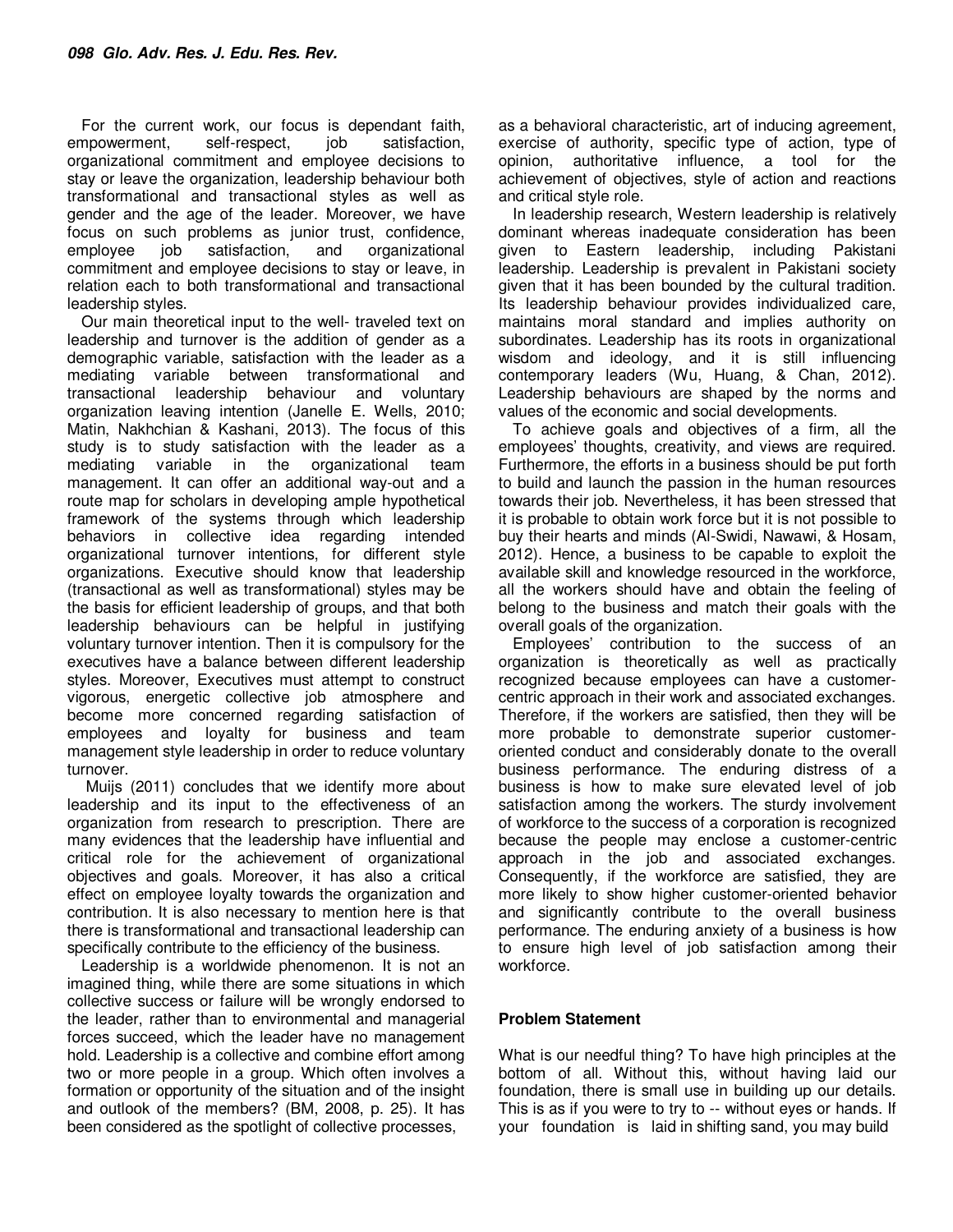your house, but it will tumble down. It is clear that certain traits and values influence an organization's ability to create environments where leaders' coalesce around a vision for organization, communicate transparently about difficult issues, and create an environment that nurtures and supports the moral activity of people. Leaders should not only require their subordinates to be driven by sympathy, duty, and righteousness in their work and behavior but also possess these qualities themselves and act as role models for their subordinates. The purpose of this study is to highlight the relationship between transactional/transformational leadership, employee gender and turnover intention. It also aims to identify the moderating effect of satisfaction with leader.

## **RESEARCH THEORY AND MODEL**

#### **Leadership**

Wide range study has been conducted on leadership behavior and its branches since the 1950. The division into three areas is task-oriented, relation-oriented and participative leadership (Yukl, 2001, p. 2). The numerous of studies commenced over this 50-year time period, mostly through survey based questionnaire, has given rise to a number of classification which Yukl suggests may be more precisely developed into the three mutually act category of task, relations and change-oriented behavior. On observing the fields of research including participative leadership, delegation and empowerment, the researcher again examine the research and tries to look closely at the Vroom-Yetton model of participative leadership, which was developed in the 1970s. This may help supervisors identify decision measures in different circumstances. As stated by (Allio, 2009) there are the following characteristics of leader.

- Excellent leaders have excellent character.
- There has no best way to lead.

• The leader must act as a team with the subordinates.

Willingness to adjust to the change makes long life performance sure.

Leadership is a self-made phenomenon.

For the leader it is compulsory to enhance his work effectiveness, recognize the strategic and other issues from his own professional style and adapt best working approach into his personality. Allio (2009) state the difference between leader and manger. Leader has broader view, formulates visions, risk lover, explores new ideas, start changes, renovations, enhance diversification, raise enthusiasm and acts ethically, love to work in high turbulent environment and manager has short vision, budgeting and planning, risk averse, oppose to adapt change, work in stable style environment, implement consistency, has rational approach. He also states, leader must have collective approach not

individual approach. Teamwork is the key role of the leader. He must be in contact with all stakeholders of the organization. He has also nature to sort the conflictory problems among employees and as well as other stakeholders. Adapting to the change in the organization and motivates employees towards change is very important role of a leader. In a high turbulent environment implementation and evaluation of change have a very significant role in the organization. There are competitive challenges for the leader. From where the great leader comes, William Shakespeare states cited in (Allio, 2009) ''some are born great, some achieve greatness, and some have greatness thrust upon them''.

## **Transformational and Transactional Leadership**

As literature, explain that transformational leader increases awareness of subordinates by motivating to higher ideas and standards that is freedom, Social equality, calm, and harmony. In the study of James C. Sarros, (2001) there are major four types of transformational leader concluded by top management in any organization. Individualized reflection, encouraging motivation, intellectual simulation, and idealized impact. The first deals with the basic role of this letter as to treat every individual of organization on the basis of equality for his job. The leader leads not dictates. Transformational leader encourages and lead the employees to create a good workplace environment. The leader is caring towards employees, not have rude behavior. James C. Sarros (2001) find from interviews of the top management and CEO of many organization transformational leader has individualized and caring behavior. Motivate employees for alignment of organizational goals and resistances of the organization. While interviewing people he found that leader who uses inspirational motivation as a behavior achieve high goals, and give broader values to the employees. Finally main factor of inspiration motivation are vision of organization, communication, creative workers, teamwork, and independence. Share their ideas more transparently with the workers. A leader who thinks Accommodating new task and challenge is part of his job are also transformational leader. They create such environment in an organization (Matin, Nakhchian & Kashani, 2013). The leader works with the worker with peace and friendship. They are idealized for the employees. They decide the thing with joint consent. Build high morale of employees. Leader supports and helps employees. Key responsibility in simulation is a crisis resolve skill, creativity, solves status quo problems. Leader encourages employees. The intellectual simulation leader is innovative, coherent, group decision making, leading not dictating, training, sustaining, and participation. Last and final characteristic of transformational leader is idealized influence. (James C. Sarros, 2001).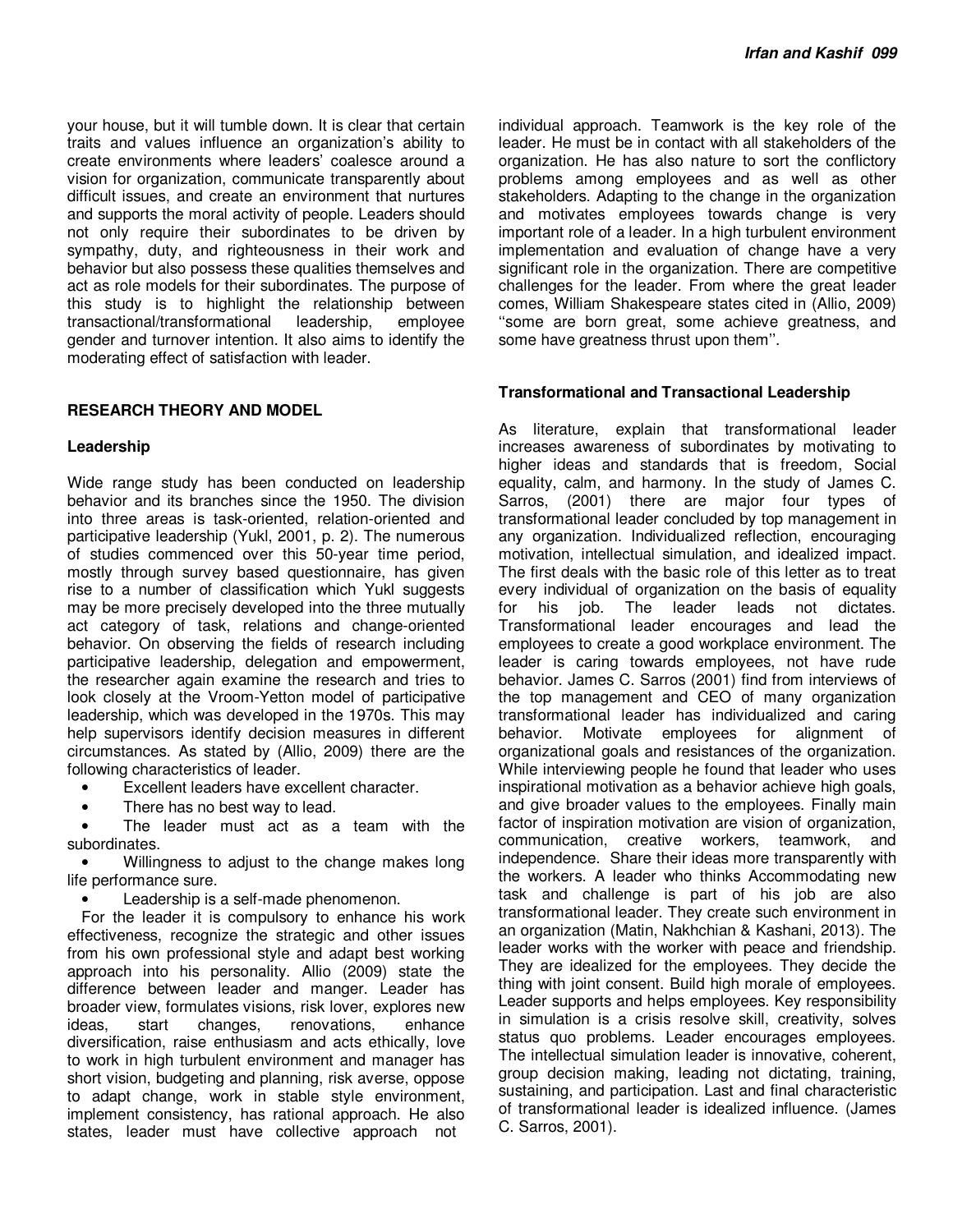- 1. *The South window*. His own characteristics.
- Resource:
- Can dour;
- Loyalty;
- Inquisitiveness;
- Autonomy.<br>2. The west w
- 2. *The west window*. His social qualities.
- Companionship;
- Ancestry;
- Nationalism;
- Courtesy;
- Leadership.
- 3. *The east window*. His fighting qualities.
- Self-confidence;
- Organize;
- Boldness;
- Patience;
- **Assessment**

Transactional leader relates reward with the performance of workers. Compare and associate reward with the performance. Some sort of give and take principle. Key characteristics of this leadership are contingent reward, and management by exception. Contingent reward pays for performance, those who are working well are paid well and those who are working satisfactory they are paid accordingly vice-versa. Performance is linked with the reward. This is temporary reward. This leadership has some extent dictator style. While interviewing he concludes reward is driving force here. There are some negative things associated with contingent reward which (James C. Sarros, 2001) have discuss. In time CEO just relate performance with dollar and forget about livings of organization, which is sure with mutual understanding of leader and the follower. In this box, leadership is restricted to material rather than creative output. Finally there are many other factors, which have significance, influence on the organizational performance, just material things are not one. The key factor of reward system is pay for performance, route setting, and self-confidence in the group. Management by exclusion is not handing over of management. Management has inherent confidence in performance of employees to complete the task assigned. Here management has no concern with performance beyond the requirement. They expect what they ask to the employees. There is very low level of exploration and excitement. People work traditionally and have routine work style. Finally, key feature of this are confidence in workforce, upholding of grade, ill coordination and not have self-belief.

As conclude Gary W. Ivey (2010) rate of transformational leadership behaviours bigger with rank, but rate of apparent and probable conditional incentive, and active management by exception leadership behaviours did not. Transformational and contingent reward leadership effects were not moderated by subordinate's expectation. The influence of apparent

active management by exception leadership was moderated by subordinate's expectations. (Lim, 1997) Conclude the current resolution is not in favor of previous result regarding conditional strengthening as major transaction is disconnected behavior and it is disconnect from transformational practice. Therefore, contingent strengthening emerge as an observation element of the general practice of providing individual concern to subordinates.

## **Gender of the Leader**

During current age females are largely enters into the field of leadership, conventionally which was not practicable. Brinia (2011) find that the gender, behavior and personality show the worth of leader character, the strong interaction and the communication ability of the male school leader. Eventually, the management skill and ability contain synchronizing management duties and exhibiting model behavior. It is noteworthy, that there have not been any additional factors that relate to the motivations, career expectations, and the relevant experience inflows. Many respondents say there is no unique distinction among male and female leadership in educational institution, more specifically when it comes to effectiveness. However, only some people said that female educational leader is extra responsive and exposed and more meticulous as well. According, to some other people female school leaders have exhibited good communication skills, while in some cases they have a lack of confidence and resistance owing to cultural and other social grounds**.** On the contrary, male school leaders are more hostile, confident and have good speaking skills**.** More specifically there is only one respondent who has an opinion that female are extra ordinary receptive, poignant, and bears good speaking skills. There are very few people having opinion that male have good decisions making skills and they always try to have creative and administrative responsibilities, on contrary female are not more concerned in taking on administrative and creative responsibilities. Altaintas conclude that female leader have additional influence to share the skills and expertise to leadership working as compare to male leader**.** Equally, male and female have group working, collective and celebrative leadership approach. Here females are more collaborative and group oriented style as compared to men leaders (Altıntas, 2010). The key motive behind is that female executives desire prove themselves extra dictatorial, isolated and autocratic regarding other in management positions. The findings are primarily associated with leader group association circumstance but relatively gender base style. These results furthermore show incline toward a female executives have extra masculine style**.** As Karsten Jonsen and Martha Maznevski (2010) conclude that why in many organizations, female leaders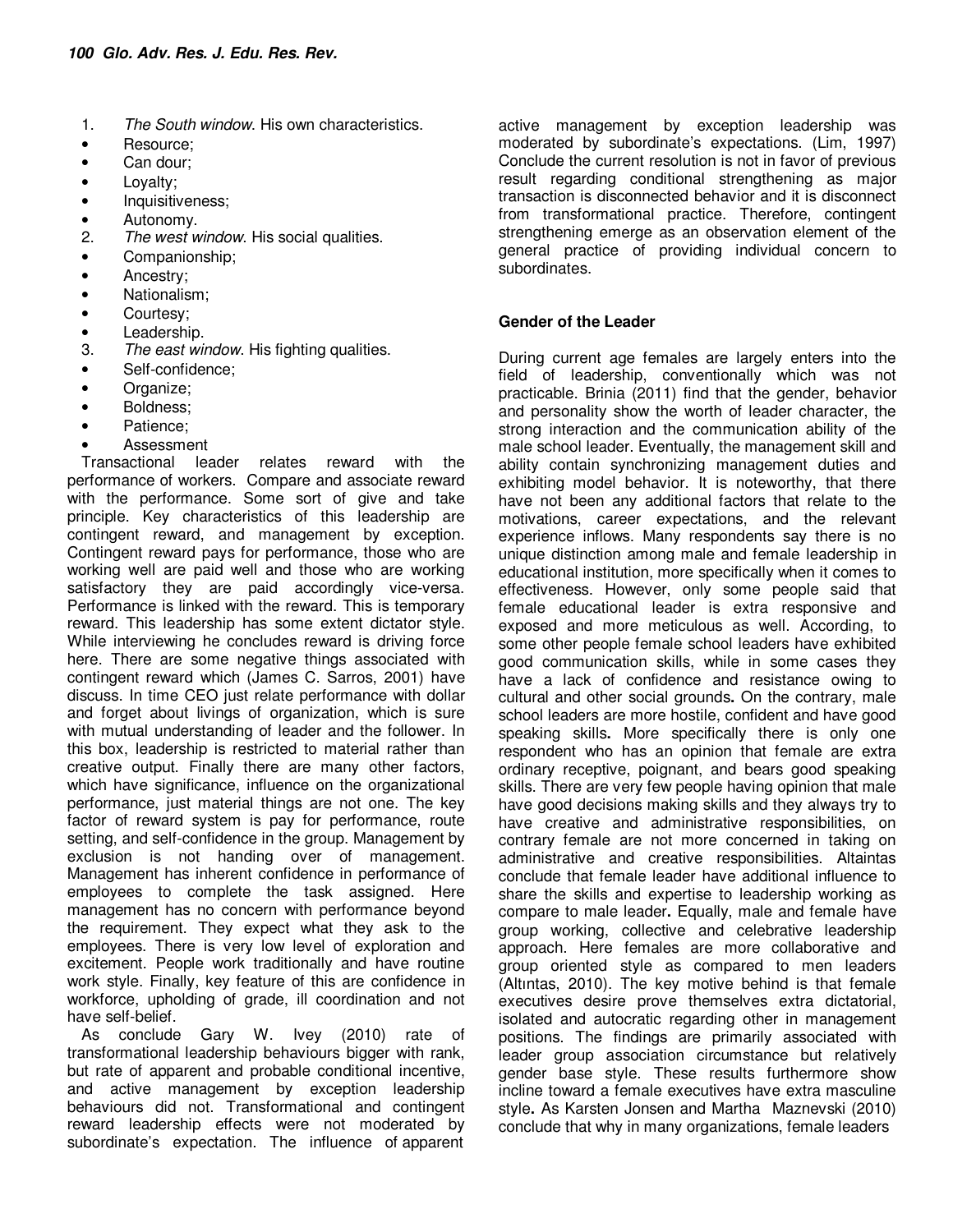are less than men leader. While exploration of the concept, it is exploring that the masculinity pigeonhole, exploring for genuine diversity among their leadership trait, style and ways of functioning. It is exasperating for organizations how diversification emerges and requires knowing what actions will be mainly effectual in generate transformation.

#### **Job Satisfaction (Satisfaction with Leader)**

Job satisfaction is sentimental situation, which relates to appraisal and assessment of any person's job. It may be positive, negative and neutral as well (Wikipedia, 2011). How people are happy, motivated, and satisfy from their work environment and job. Level of satisfaction will be a high, low etc. It is a qualitative phenomenon**.** Moreover, satisfaction with leader is how subordinates are happy and content from the manager and their executive. It may also have any level because it is psychological feelings of subordinate. As stated by (Arnold Anderson, 2011) Leader have deep effect on how his subordinates act and react while working. In any organization, excellent boss produce creative and affirmative work atmosphere and which will ultimately increase the teamwork. Here dealings of a leader have significant role. Leadership behavior have additional role towards his staffs' workplace contentment and satisfaction. Therefore, a leader has opportunity enhance morale of his or her subordinates. Leader with encouraging behavior will promote creative links to build up among all the employees. A good leader will inspire, promote teamwork, and morale of the employees. It is concluded (Daniel., 2011) there is relationship between leadership behaviour and its input to company's efficiency. There is clear proof leadership have impact on organization value and on mentors' satisfaction and performance.

Moreover, it is proved that transformational leadership more specifically has significant effect upon company performance and working environment. The study concludes that there is significant relationship among leadership and employee turnover intension mean leader behavior have effect on employee satisfaction with the executive. This study is conducted in the Taiwan (Hung-Wen Lee, 2007). After conducting interviews, it is conclude that female leaders are ready to accept stereotypical attributes of feminine qualities of leadership. In addition, desire a democratic, interpersonal style and transformational style relatively autocratic, task oriented and transactional leadership style. While their leadership styles give the impression to agree to large extent with the ordinary outlook at woman's style of leading. (Hui Wanga, 2011) Conclude that if workforce of any business has shared values, they have more idea to co-operate and act as a team with other. Which will in fact enhance organizational performance? The executive can stimulate employees for good performance and work hard to

achieve objective by using rewards and punishments. Here there is clear evidence that leadership style does matter in the job satisfaction.

## **Turn Over Intention**

It is an intention to leave the organization. There are many reasons behind this extreme step. Sometimes these are individual's private issues and sometimes organization related issues. Some time due to unethical behaviour of the executives and leaders, people will leave the organization. And some time there are problems of pay and compensations regarding leaving of any organization. As stated (Robert D. Costigan, 2011) subordinates trust upon the direct leader or in organizational top management have highly influence upon turnover intentions of the employee. The greater part of the respondent was from different organizations. which ensure lesser risk of range restriction on the satisfaction with the leader variable. So the study is more reliable than the future studies which have explored the relationship between these variables.

Theoretical effort on leaders and satisfaction and ethics recommend that leader morale improvement influence the business moral environment (Marshall Schminke, 2005). Furthermore, the theoretical work recommends direct association among the leaders' moral values and the organizations climate. We proposed that this relationship would be moderated by the stability of the leaders' dealings with his morale enhancement; we forecast the resemblance between leader morale developments and employee moral development would influence employee attitudes. Key focus of the study was leader and subordinates relationship and employee turnover intention (Timothy D. Golden, 2008). There is important role of supervisory relationships in determining the dedication, performance, job satisfaction and turnover intention of virtual employees. In terms of organizational commitment and turnover intention, result proposes that there are downside and upside extensive work in the organization. Regarding upside work, employee who is hardworking virtual mode, having quality work association with their leader and executives has show increase level of organizational loyalty. On the other hand those who have least relationship with the supervisor, they are downside, and have low loyalty with the organization. From this literature, it is conclude that good work environment have very important and significant relationship effect on salesperson's level to indirectly influence on commitment with the organization and turnover intention of the employees (DeConinck, 2011).

This study explains influence of leaders and lower and middle staff's during their associations and dealing (Lars Glasø, 2006). Firstly, it is proved that sub-ordinate and leader are strongly related to the each other in the organization. Consequently, leadership is an expressively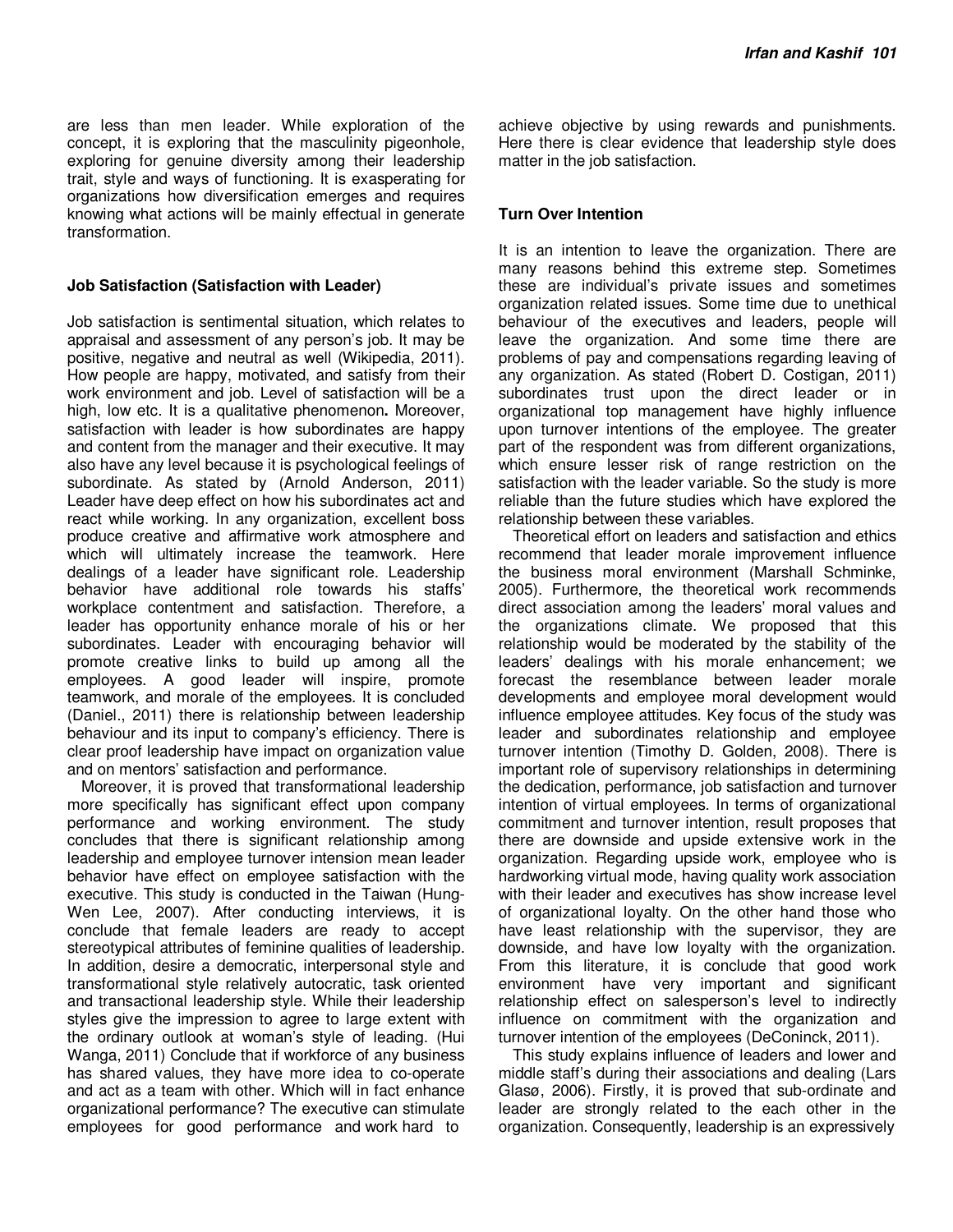

**Figure 1** Conceptual Model

stimulating practice. There are different factor, which are related to the leader sub-ordinates relations. Which are vagueness, violation, irritation, and emotion laden based judgment and many more? Finally, it is important that leadership behavior have a significant effect on the voluntary employee turnover intention.

*HI: Transformational Leadership will have a direct negative impact on voluntary turnover intention.* 

*H2: Gender of leader in satisfaction with leader with mediates the relationship between leadership behavior (Transformational & Transactional) and voluntary turnover intention.* 

## **RESEARCH METHODOLOGY**

The research design of this is hypothetical deductive approach. The questionnaire was distributed in Academic institutions. Islamabad. The target respondents of this study were lecturers, assistant professors and professors and using the (MLQ - Form 5X), Organizational turnover intent questionnaire and Gender effect on leadership. Sample: - we chose N=150 from different institutes. The respondents were asked to fill the questions accordance with their leader behavior and gender. Instruments: - we use (MLS) multifactor leadership questionnaire from the study of Bass and Avolio (2000) and turnover intention questionnaire from Cunningham (2007).

## **RESULTS OF THE STUDY**

Reliability of variable was conducted for the verification of internal consistency of leadership behavior in (table-1). For the minimum consistency, all of subscales use cronbach between 0.70 and 0.96 (Tab- 1). From the table, leader (influence behavior, intellectual stimulation and inspirational motivation) shows that transformational behavior  $=0.93$  from the average of transactional behavior from 3-subscales (active management by exception, positive management & contingent reward). These internal consistencies become (=0.70). The internal consistency of satisfaction with their leader become (= 0.88). Internal consistency of gender accordance with their leader behavior is  $(= 0.72)$ . Internal consistency of voluntary turnover intension was negative because of negative effect on individual decision for leave or stay in organization shows  $(= 0.96)$ . After the interpretation of correlation of leadership behavior of transformational on voluntary organizational turnover intension (=  $-0.30$ , P < 0.01), as well as correlation of voluntary organizational turnover intension with transactional behavior is  $(= -0.33, P < 0.01)$ , which shows that both transactional and transformation behavior have directly negative impact on voluntary turnover intension. Thus from these results, they support our fist hypothesis that transformational leader behavior have direct negative impact on voluntary turnover intension.

According to Baron inkenny (1986) if we want to test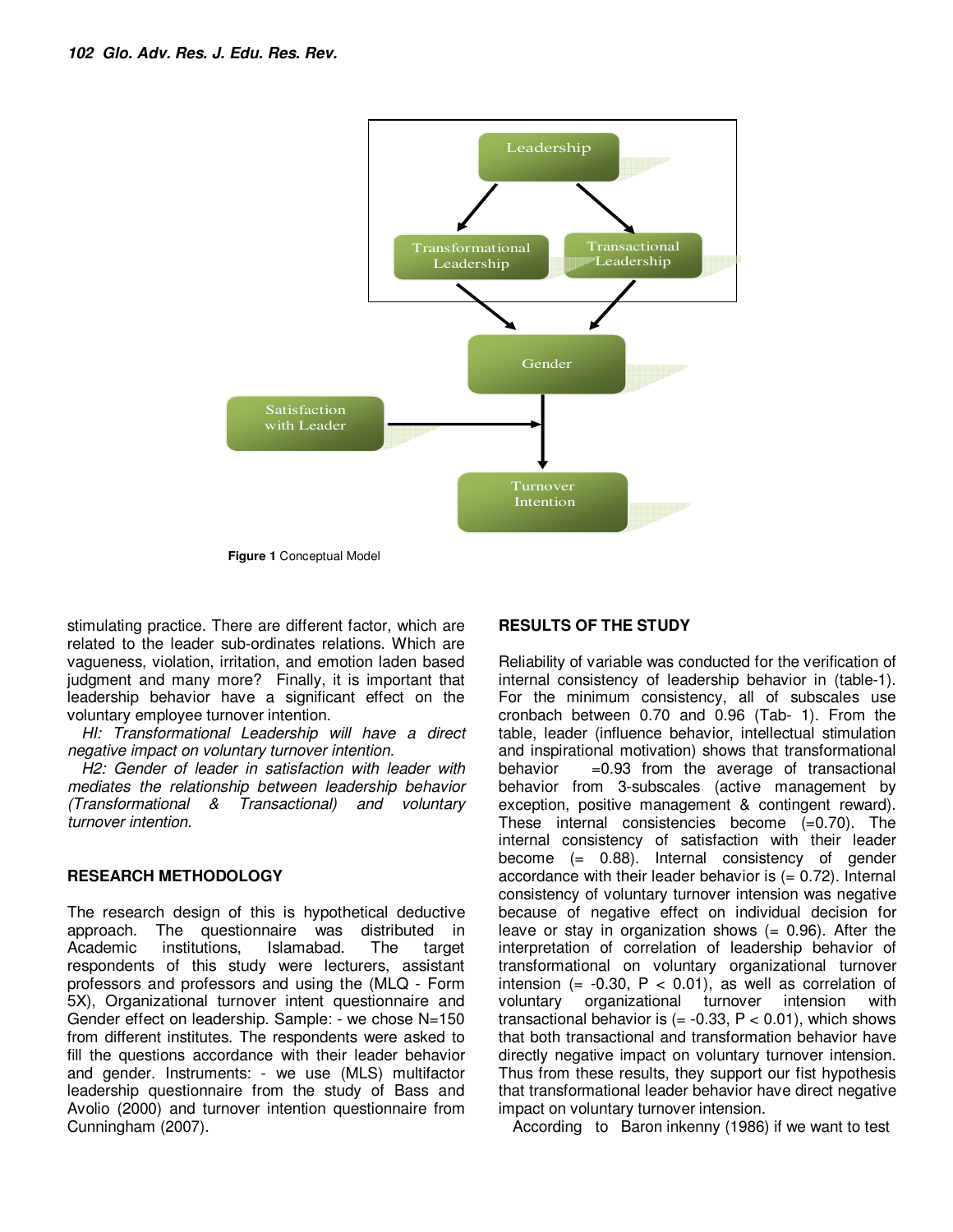**Table 1** 

|                  | Transformational | Transactional | Satisfaction | Gender  | Volum |
|------------------|------------------|---------------|--------------|---------|-------|
| Transformational |                  |               |              |         |       |
| Transactional    | 0.70             |               |              |         |       |
| Satisfaction     | 0.79             | 0.70          |              |         |       |
| Gender           | 0.69             | 0.60          | 0.64         | -       |       |
| Volume           | $-0.30$          | $-0.33$       | $-0.35$      | $-0.37$ |       |
| Cronbachs        | 0.93             | 0.70          | 0.88         | 0.72    | 0.96  |
| Mean             | 2.71             | 2.43          | 2.64         | 2.62    | 1.12  |
| SD               | 0.74             | 0.56          | 1.05         | 1.13    | 1.13  |

 $(P < 0.01)$ 

#### **Table 2**

| Variance                    | B1       | B <sub>2</sub> | B <sub>3</sub> |
|-----------------------------|----------|----------------|----------------|
| Voluntary<br>organizational |          |                |                |
| turnover intension          |          |                |                |
| Transformational leader     | $-0.320$ | 0.579          | $-0.022$       |
| Transactional leader        | $-0.341$ | 0.295          | $-0.156$       |
| Satisfaction with leader    |          |                | $-0.241$       |
| Gender effect leader        |          |                | $-0.230$       |

mediator in what to see their effect on dependent variable. Then we have to use three steps analysis process.

In first step as analysis in table  $-1$  the  $(1.V)$ transformational and transactional leader behavior are analyze as treated as predictor variable and with effect of them on voluntary organizational turnover intension. As a dependent variable in their outcome. In this first step their direct effect was analyzed and shows directly negative relationship between I.V and D.V (B=0.320,  $P < 0.01$ ), then we see transactional direct effect on dependent variable (voluntary organizational turnover intension) and results show that similarly negative effect comes out  $($  =  $(0.34)$ ,  $(P < 0.01)$ .

Satisfaction with leader mediator variable in independent variable shows that transformational leader behavior in satisfaction has positive relation (0.579, P < 0.01) and similarly transactional leader behavior in satisfaction has positive relation (0.295,  $P < 0.01$ ).

At the end in third steps I.V and mediators (satisfaction and gender) was treated as predictor variables on D.V (voluntary organizational turnover intension).

Results show that there is no significant relation between any I.V mediators as predictor on D.V (voluntary organizational turnover intension). The 3<sup>rd</sup> result shows that transformational leader in voluntary organizational turnover intension have no effect  $(= -0.022, P = 0.84)$  in transactional leader behavior in D.V values are  $(B= 0.156$ ,  $P = 0.10$ , but there is significance found between satisfaction with leader in voluntary organizational turnover intension (B=  $-0.241$ , P < 0.05). Thirdly gender also have significant effect on voluntary organizational turnover intension  $(-0.230, P < 0.05)$ .

Results of table 2 demonstrate the significant regration

coefficient of steps 1 and 2 for the direct effect of transformational and transactional leader style on each outcome variable, mediation was recommended in 3<sup>rd</sup> step, when the direct effect of transformational and transactional leader behaviours on (voluntary turnover intension) was not significant but significant for the effect of the mediator on voluntary turnover intension of employee. Thus, the results of this study support our hypothesis 1 and 2.

#### **DISCUSSION AND PRACTICAL IMPLICATIONS**

From the above all discussion it is concluded that gender of the leader has effect upon the voluntary turn-over intention of the employee from any organization. Though I have not conducted this research empirically, but there are many evidences from the literature regarding variable relationship and their effect upon each others. Transformational leader have more effect on the subordinates commitment to the organization than transactional leader. As concluded (Janelle E. Wells, 2010) there is direct negative effect of transformational leadership behavior upon the voluntary turnover intention of the employee. It implicates that when leader will have transformational qualities and it will increase, than organizational voluntary turn-over intention will decrease. It is supported by the findings of the above study. Furthermore, he also proved same relationship and influence regarding transactional leader and turn-over intention. From all the literature it is also concludes that gender of the leader have also role upon organizational turn-over intention. From the literature we found that transformational leader have good and encouraging